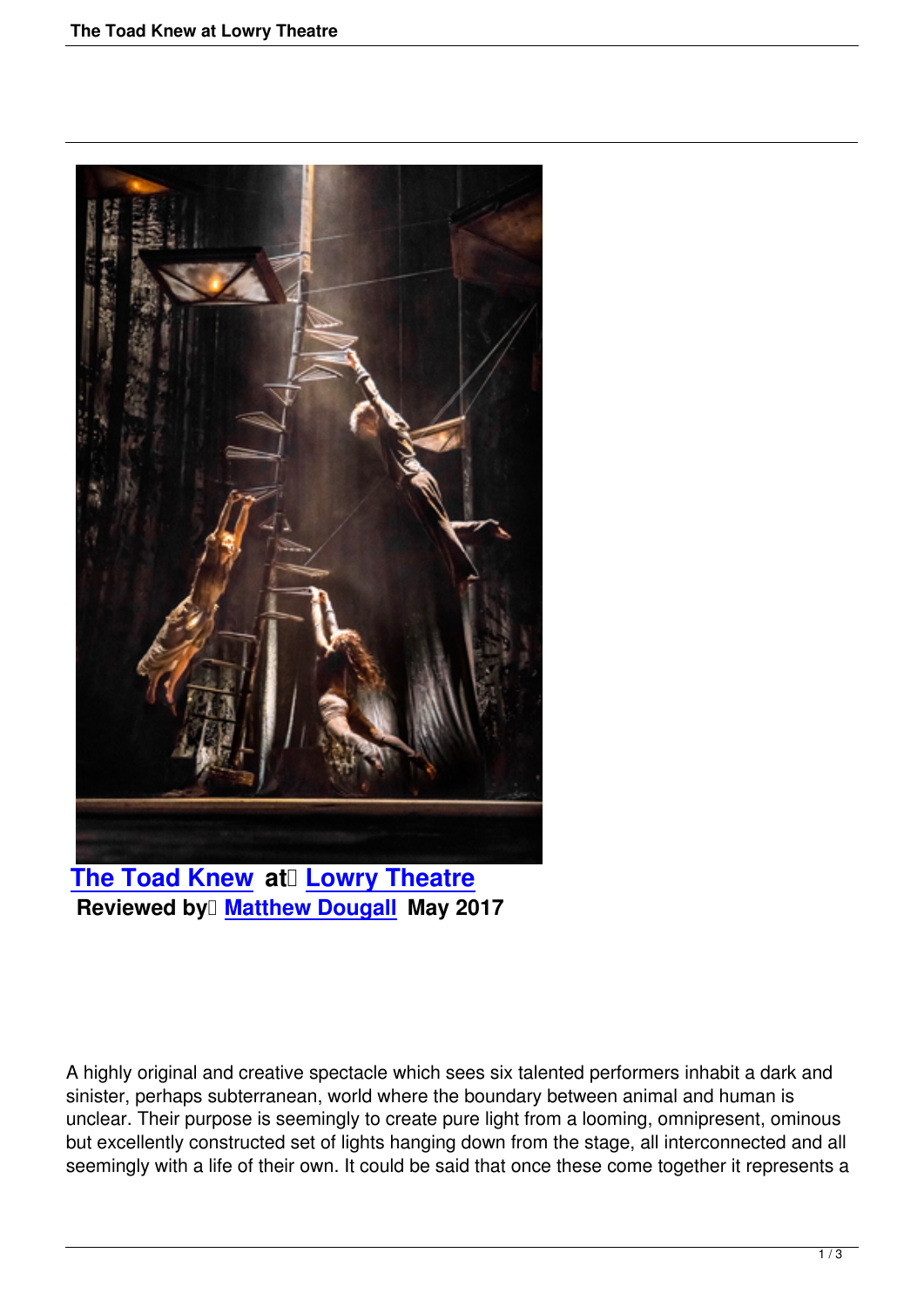giant heart that beats for all of their 'kind', or maybe it is an all-seeing eye that they need to worship.

If I am honest, then there are several stories; all of which intertwine, within this 100 minute non-stop roundelay, and I think every audience member will come away from the evening with a different insight and impression, with their own version of the story that has unfolded before them. I think that that was the company's intention.

Using physical theatre, dance, song, slapstick and circus skills all to excellent effect, this company of 6 inhabit this stage and their world with accomplished ease, and yet we know that it takes years of practice to make some of those moves look graceful and simple.

Presented by Crying Out Loud, this is James Thierree's award-winning Compagnie Du Hanneton in their latest creation. It is fantastical, inventive, highly humorous, and also a little bit creepy, and by the end of it you do have the feeling that you have just witnessed something really quite unique and rather special.